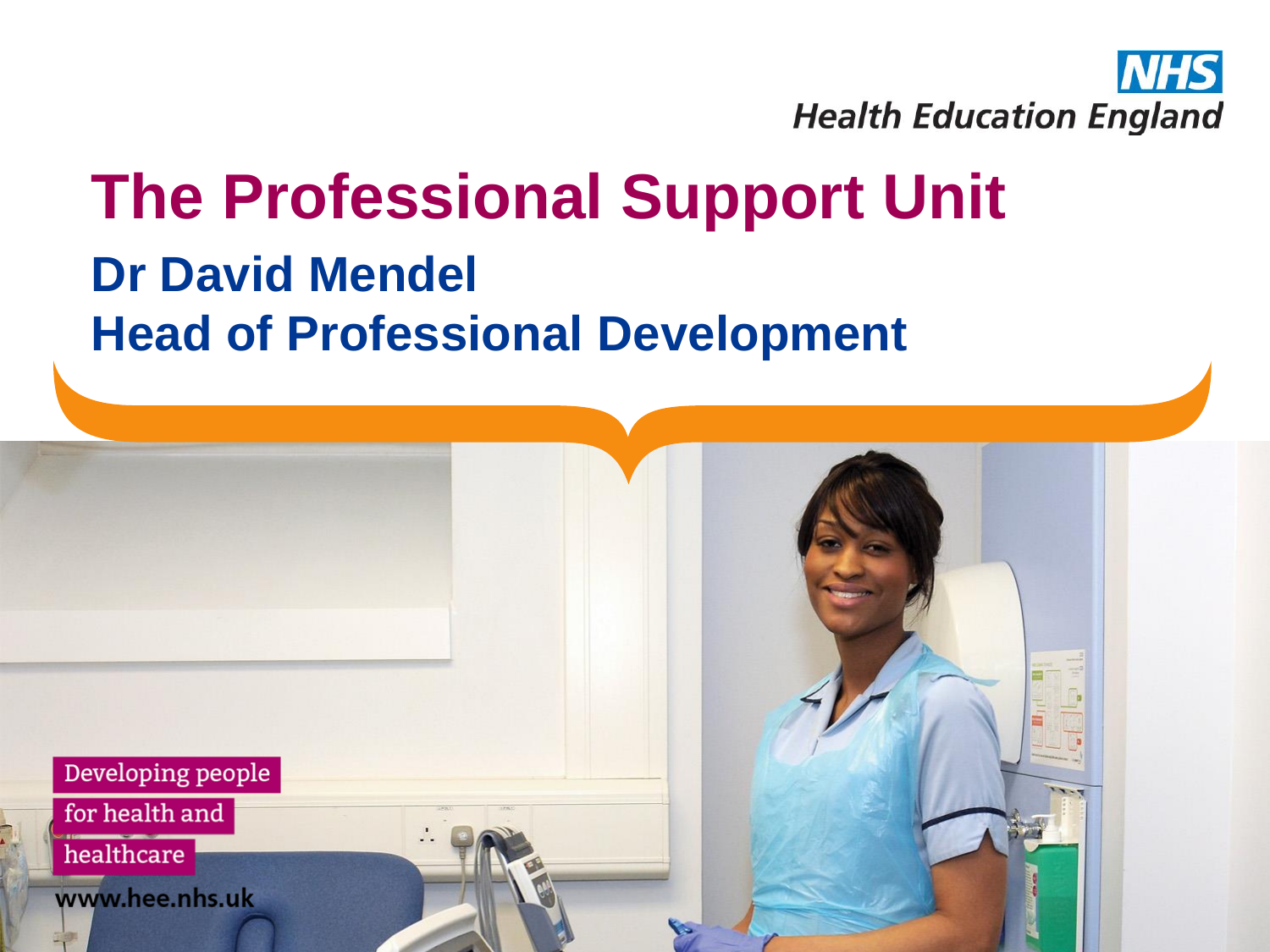# **Health Education England**

### **What is the PSU?**

- Free support service for dentists & doctors in training across London & Kent, Surrey, Sussex
- Access to confidential & impartial one-to-one advice/support, group support, courses & self-management resources
- Team consists of experienced educators, clinicians, coaches and careers advisors with access to mental health specialists, linguistics experts & educational psychologists
- Information about all our services at [PSU website](https://london.hee.nhs.uk/professional-development)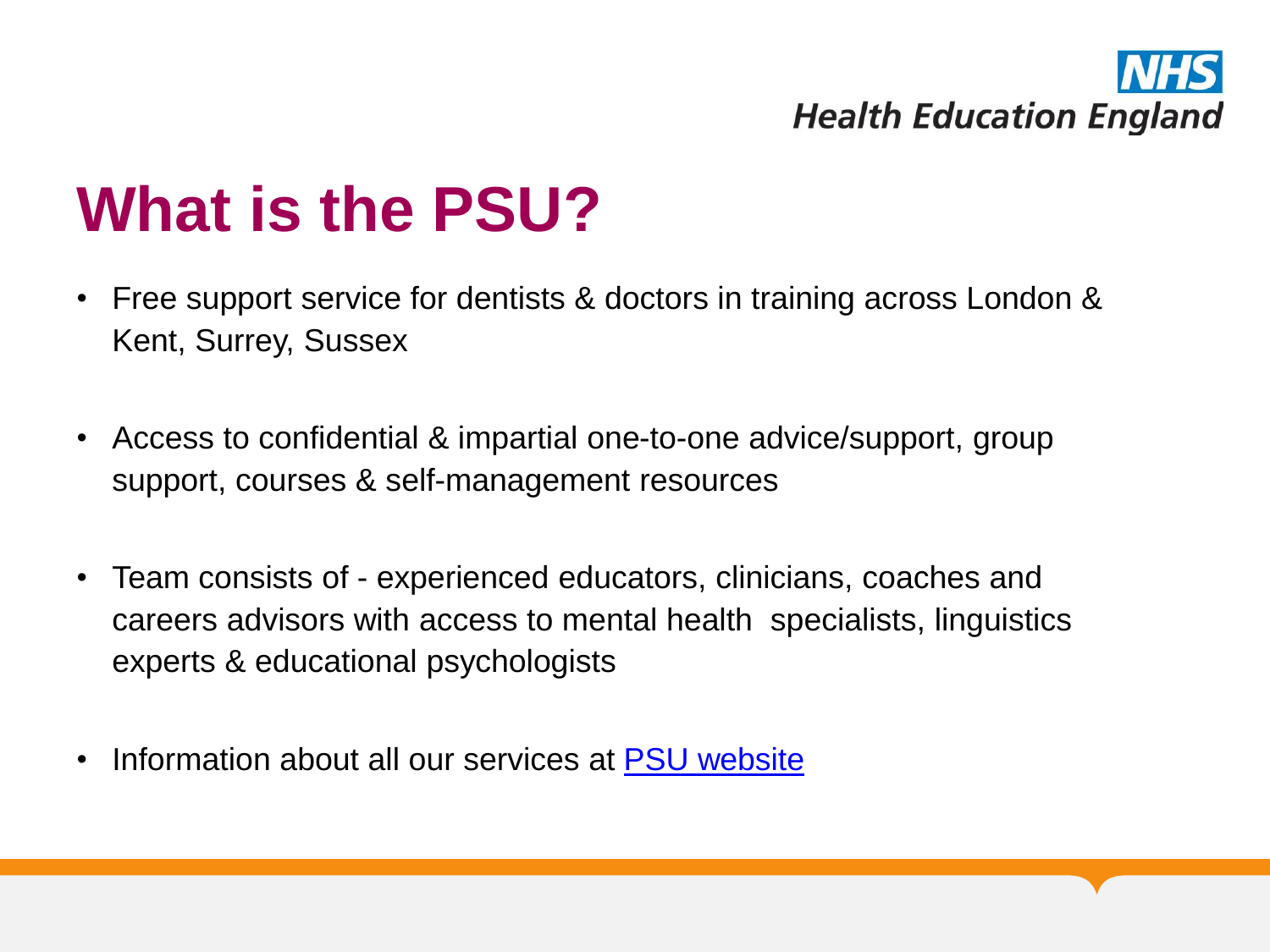

### **How we work:**

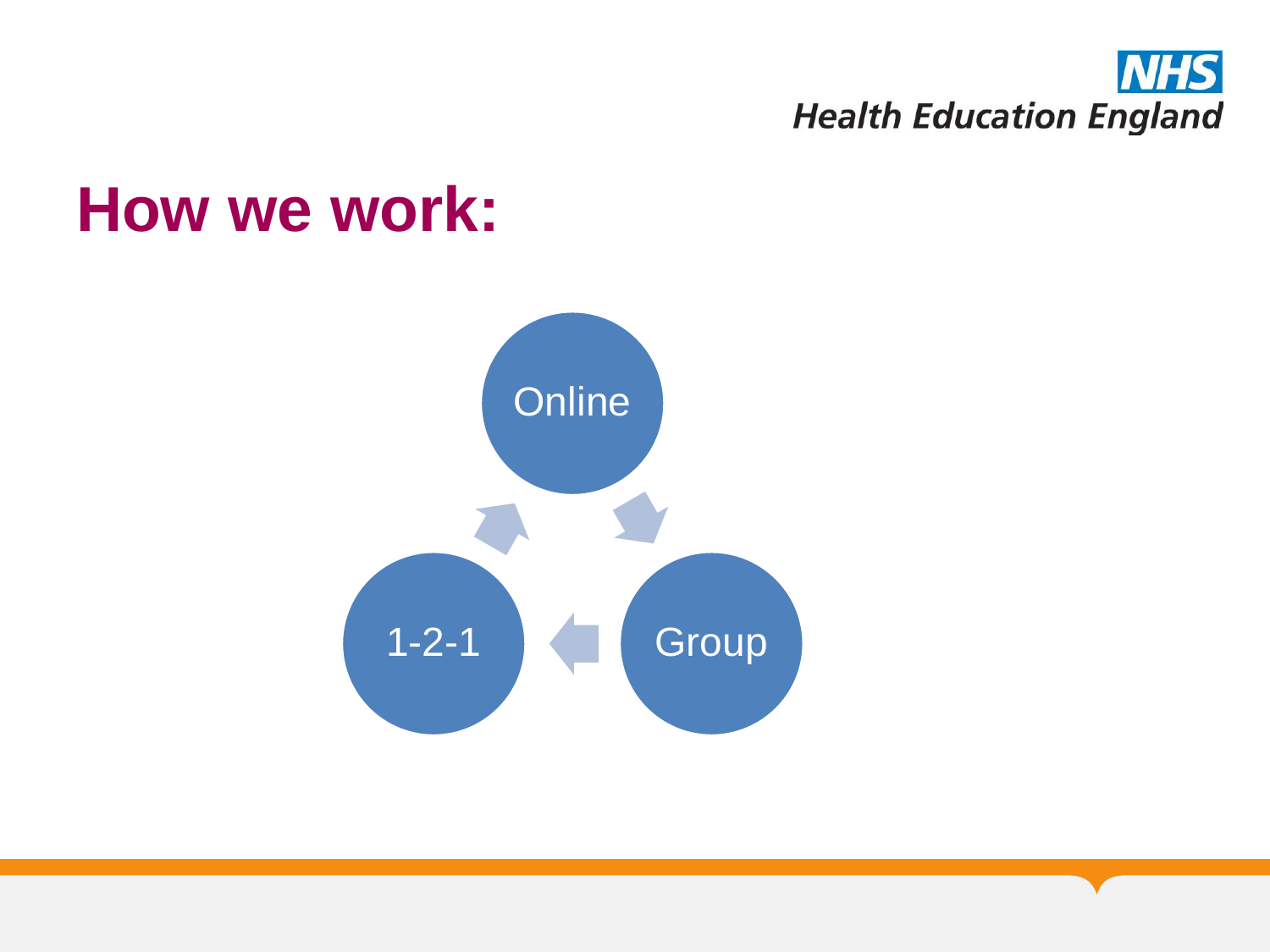

## **Challenges during training**

Common reasons why learners come to the PSU:

- Examinations recurrent difficulty passing
- Relationships patients and colleagues
- Psychological problems stress, burnout, anxiety, depression
- Life events & pressures outside medicine
- Career doubts
- Returning to training after a break
- *Often a combination of these reasons*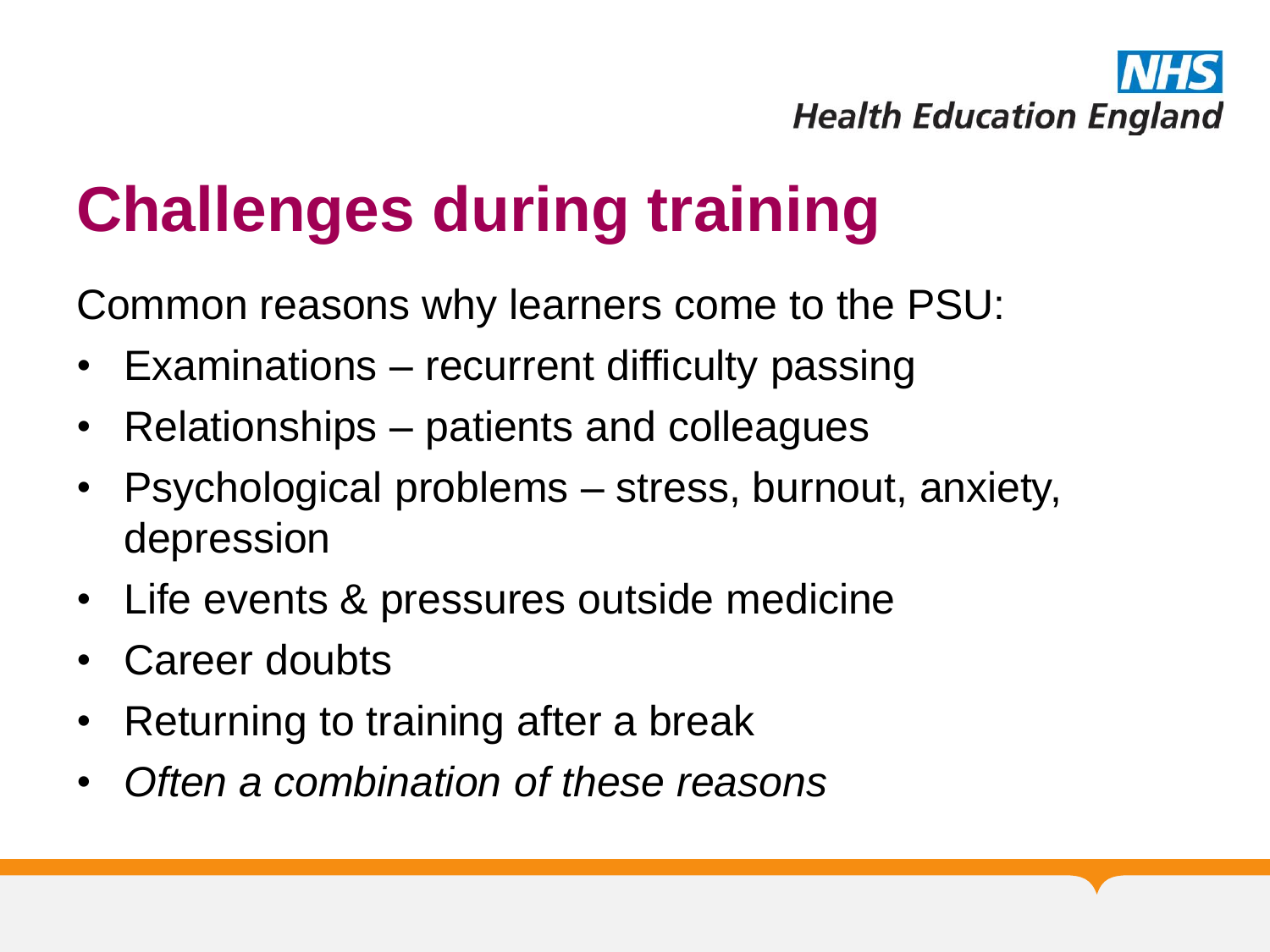

## **The challenge of examinations**

- Lack of time to prepare pressures within and outside work
- Not using the most productive revision approach
- Unfamiliarity with exam technique
- Performance anxiety
- Recurrent lack of success can have an adverse effect on confidence and create a vicious circle
- Unrecognised dyslexia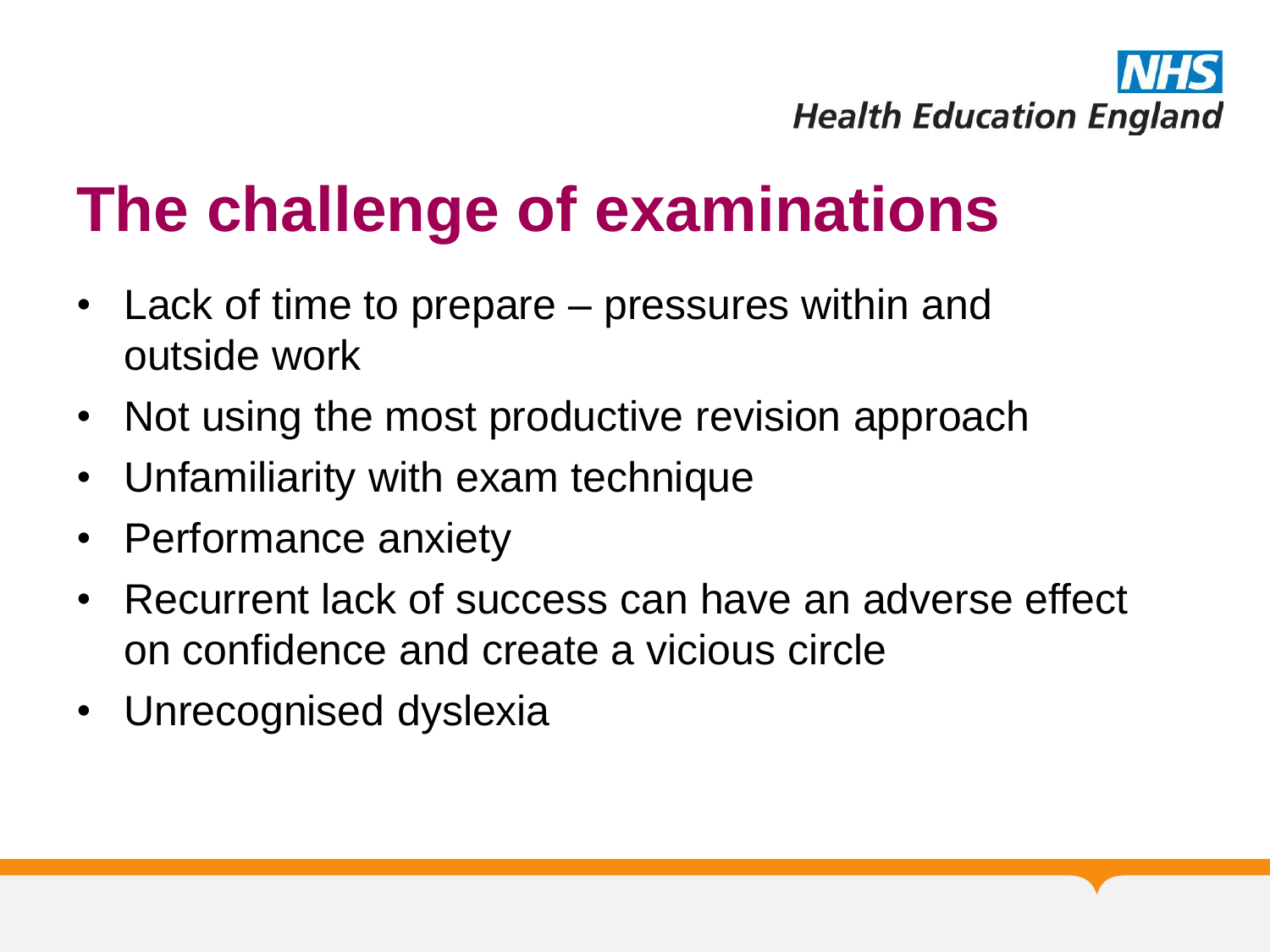

#### **Examinations & training portfolio - How we can help**

#### **Online eLearning**

[Examination support](https://london.hee.nhs.uk/examination-support-home)

[Personal & professional Effectiveness](https://london.hee.nhs.uk/personal-and-professional-effectiveness-contents-about-module)

**[Reflective writing](https://london.hee.nhs.uk/reflective-writing-home)** 

[Record keeping](https://london.hee.nhs.uk/record-keeping-home)

#### **Workshops**

[Examination preparation](https://london.hee.nhs.uk/professional-development/professional-support-unit/courses-and-conferences)

Managing Exam anxiety

**1-2-1**

[Individual Support Team](https://london.hee.nhs.uk/professional-development/individual-support-team)

**[Coaching support](https://london.hee.nhs.uk/professional-development/coaching-service)**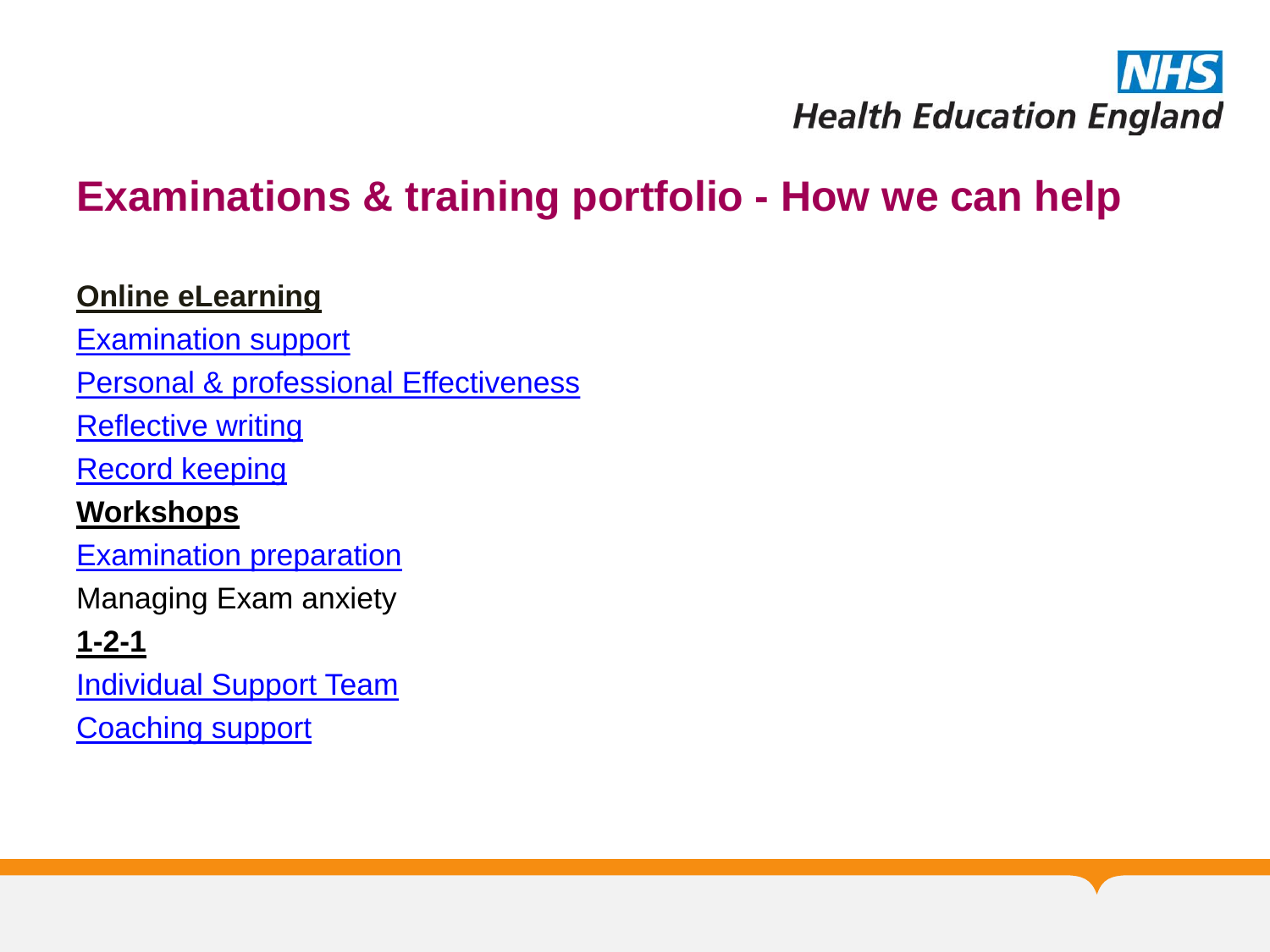

## **Dyslexia**

#### **[Online](https://london.hee.nhs.uk/professional-development/dyslexia)**

[Dyslexia](https://london.hee.nhs.uk/professional-development/dyslexia) testing which can lead to a full non-chargeable assessment

#### **Workshops**

[##NEW!: Dyslexia for Doctors/ Peer support group##](https://london.hee.nhs.uk/professional-development/courses-and-conferences)

#### **1-2-1**

Dyslexia Coaching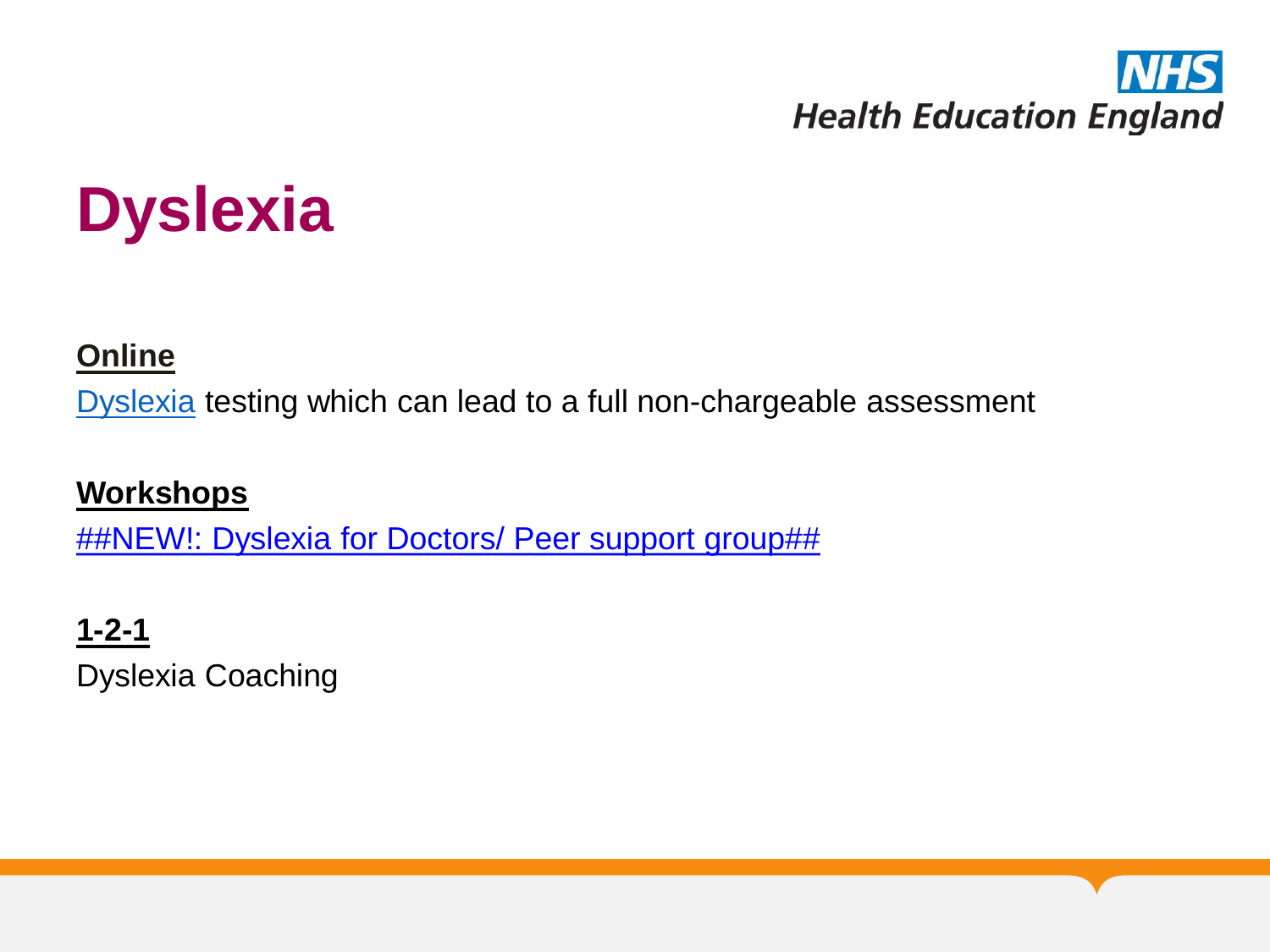# **Health Education England**

### **Relationships**

- Stressful environment with resource pressures, emotional pressures , risk & uncertainty
- Relationships with colleagues giving and receiving feedback – are common problems
- Linguistic and cultural challenges
- Competitiveness, system changes affecting team cohesion
- We can support each other through informal supervision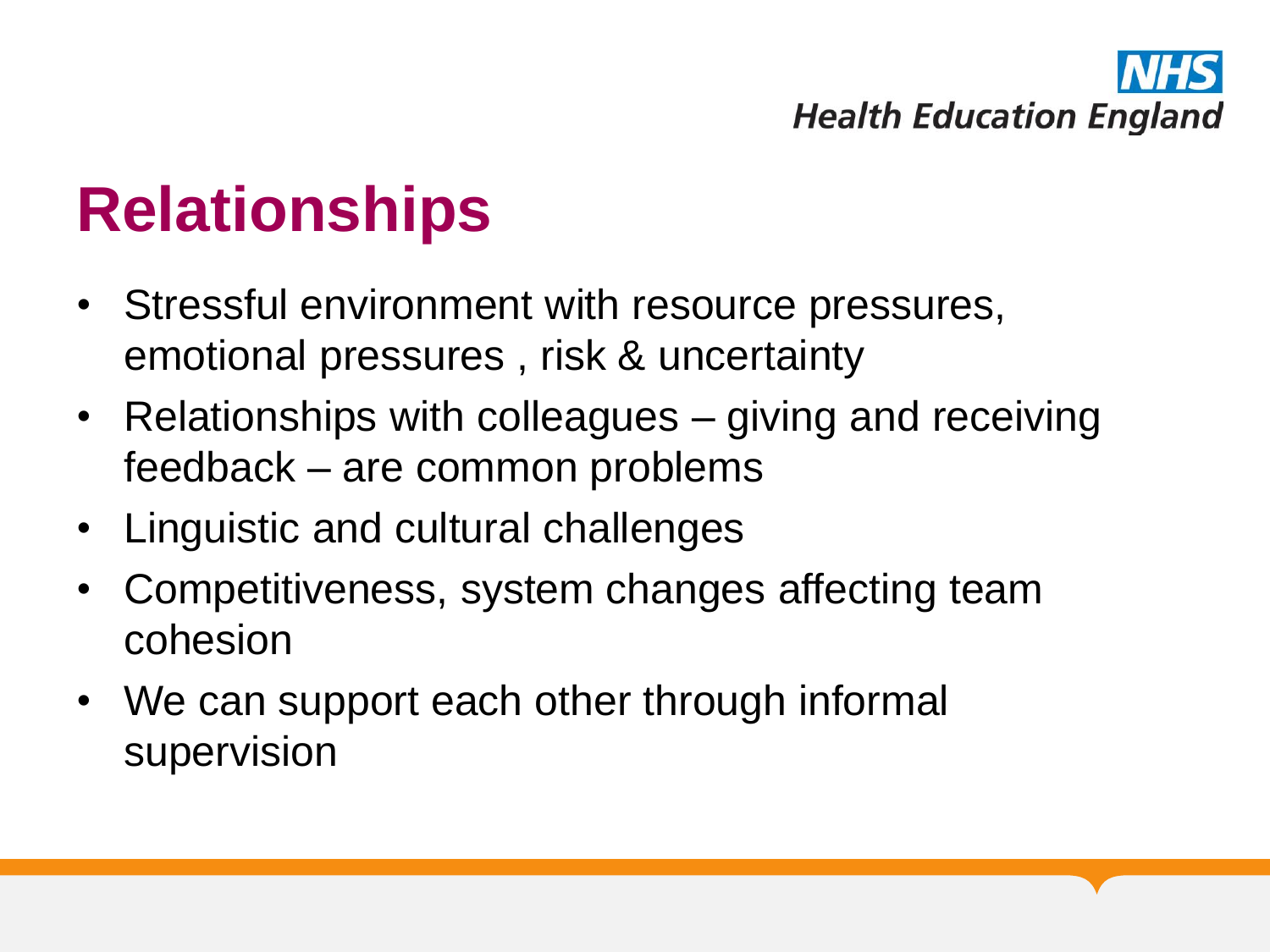

### **Relationships – how we can help**

#### **Online eLearning**

- [Undermining & conflict in the workplace](https://london.hee.nhs.uk/professional-development/professional-support-unit/e-learning-support-and-self-review-modules)
- [Personal & professional effectiveness](https://london.hee.nhs.uk/professional-development/professional-support-unit/e-learning-support-and-self-review-modules)
- [Professionalism](https://london.hee.nhs.uk/professional-development/professional-support-unit/e-learning-support-and-self-review-modules)

#### **Workshops**

[Assertiveness for clinical practice workshop](https://london.hee.nhs.uk/professional-development/professional-support-unit/courses-and-conferences)

#### **1-2-1**

- [One-to-one specialist clinical communications & linguistics support](https://london.hee.nhs.uk/professional-development/specialist-clinical-communication-linguistic-services)
- [PSU coaching service \(x4\)](https://london.hee.nhs.uk/professional-development/coaching-service)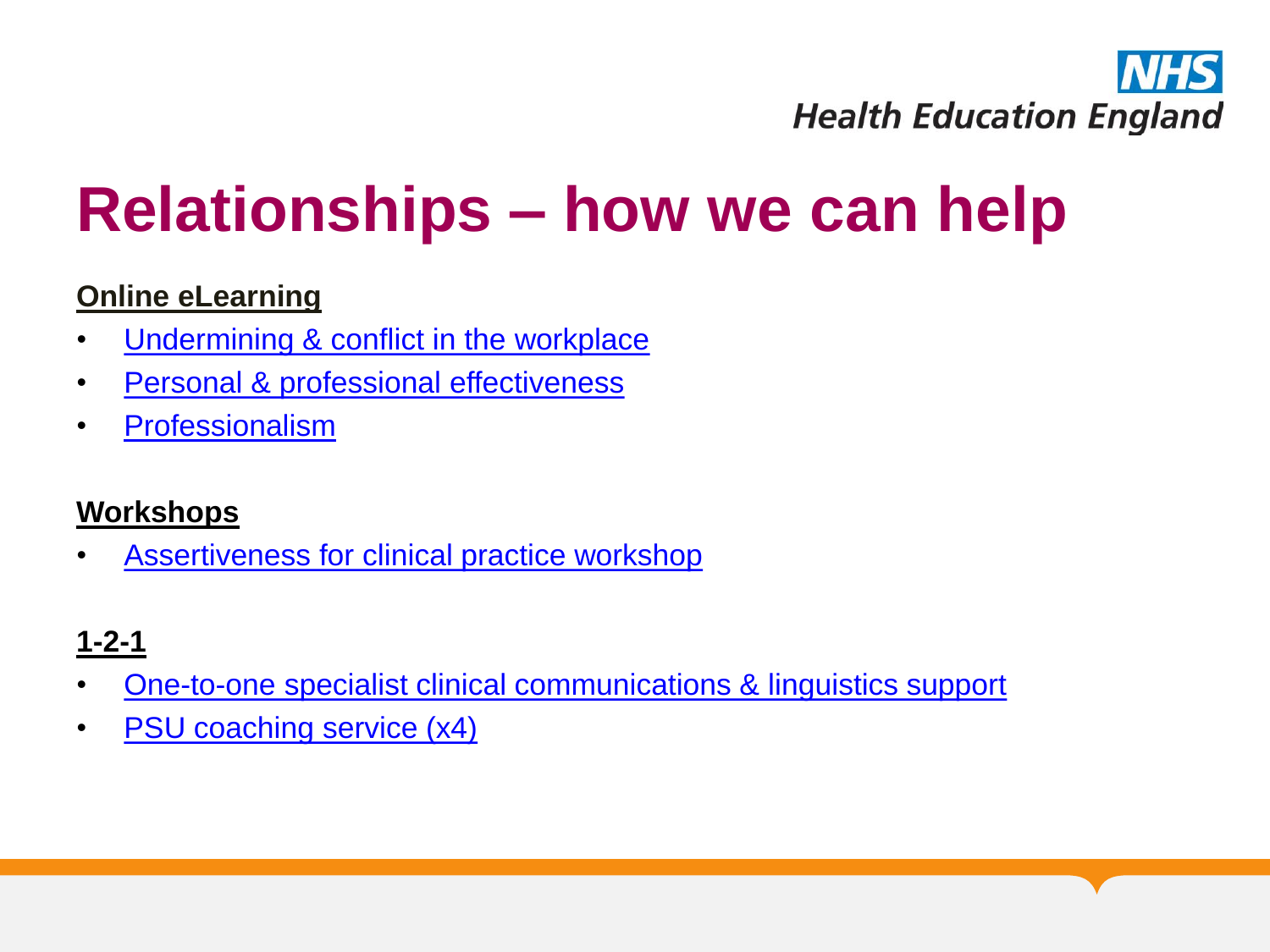

### **Psychological problems**

- Health Professionals are not always good at recognising when they are unwell & seeking help
- Fear of stigma and reluctance to consult colleagues are factors
- Stress, burnout, anxiety, and depression are prevalent in doctors
- There are ways to build resilience and prevent problems developing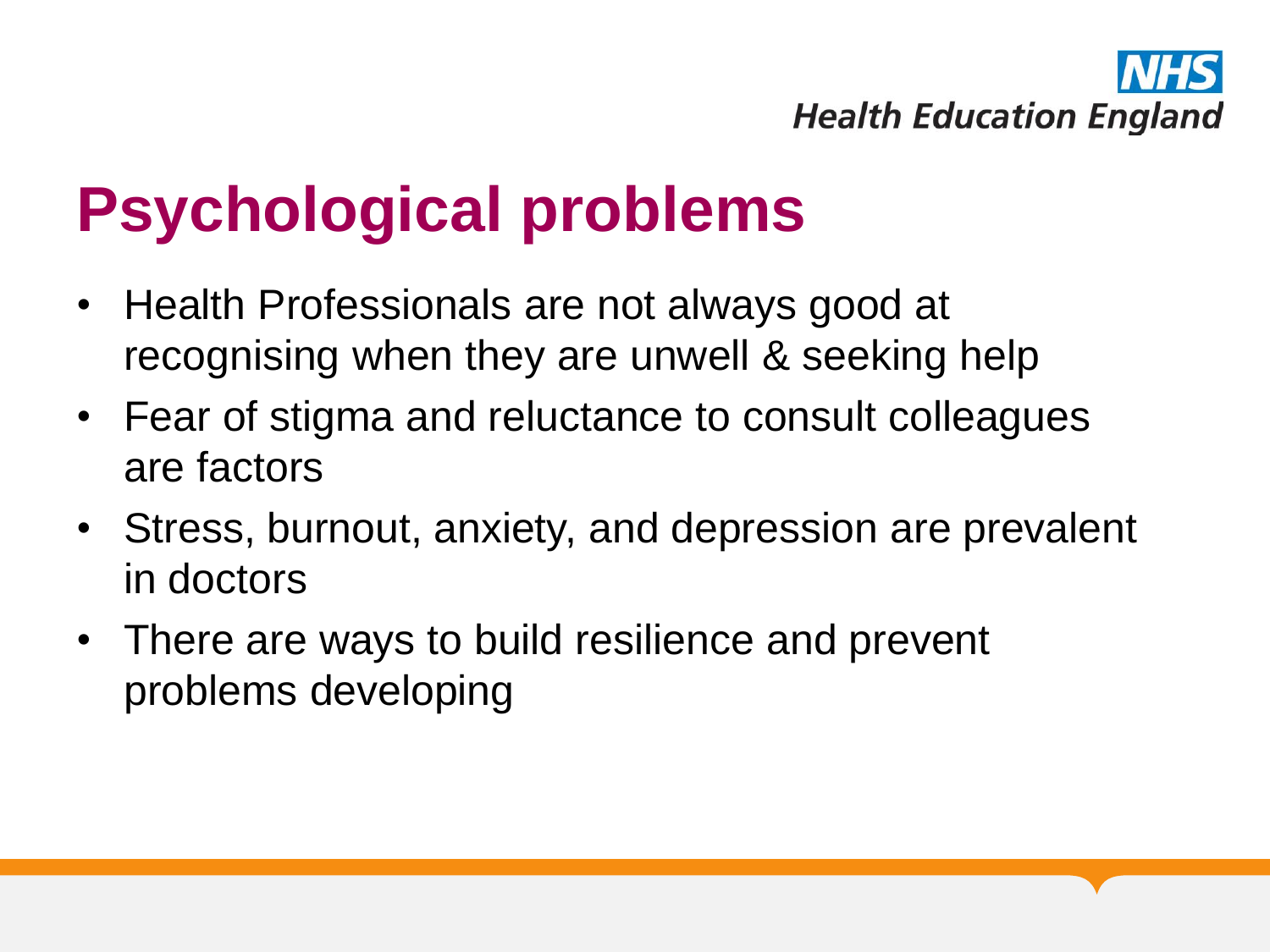

#### **Psychological Support - How we can help**

#### **1-2-1**

- **[Practitioner Health](https://london.hee.nhs.uk/professional-development/trainee-doctors-dentist-support-service-tddss)**
- [SPOC \(Single Point of Contact\) | London \(hee.nhs.uk\)](https://london.hee.nhs.uk/professional-development/spoc-single-point-contact)
- **[PSU coaching service](https://london.hee.nhs.uk/professional-development/coaching-service)**

#### **Workshops**

• [V-Space peer support](https://london.hee.nhs.uk/professional-development/professional-support-unit/courses-and-conferences)

#### **Online**

- [Covid Wellbeing Hub](https://london.hee.nhs.uk/covid-19-hub)
- [Stress, mental health & wellbeing in the workplace](https://london.hee.nhs.uk/professional-development/professional-support-unit/e-learning-support-and-self-review-modules)
- [Resilience](https://london.hee.nhs.uk/professional-development/professional-support-unit/e-learning-support-and-self-review-modules)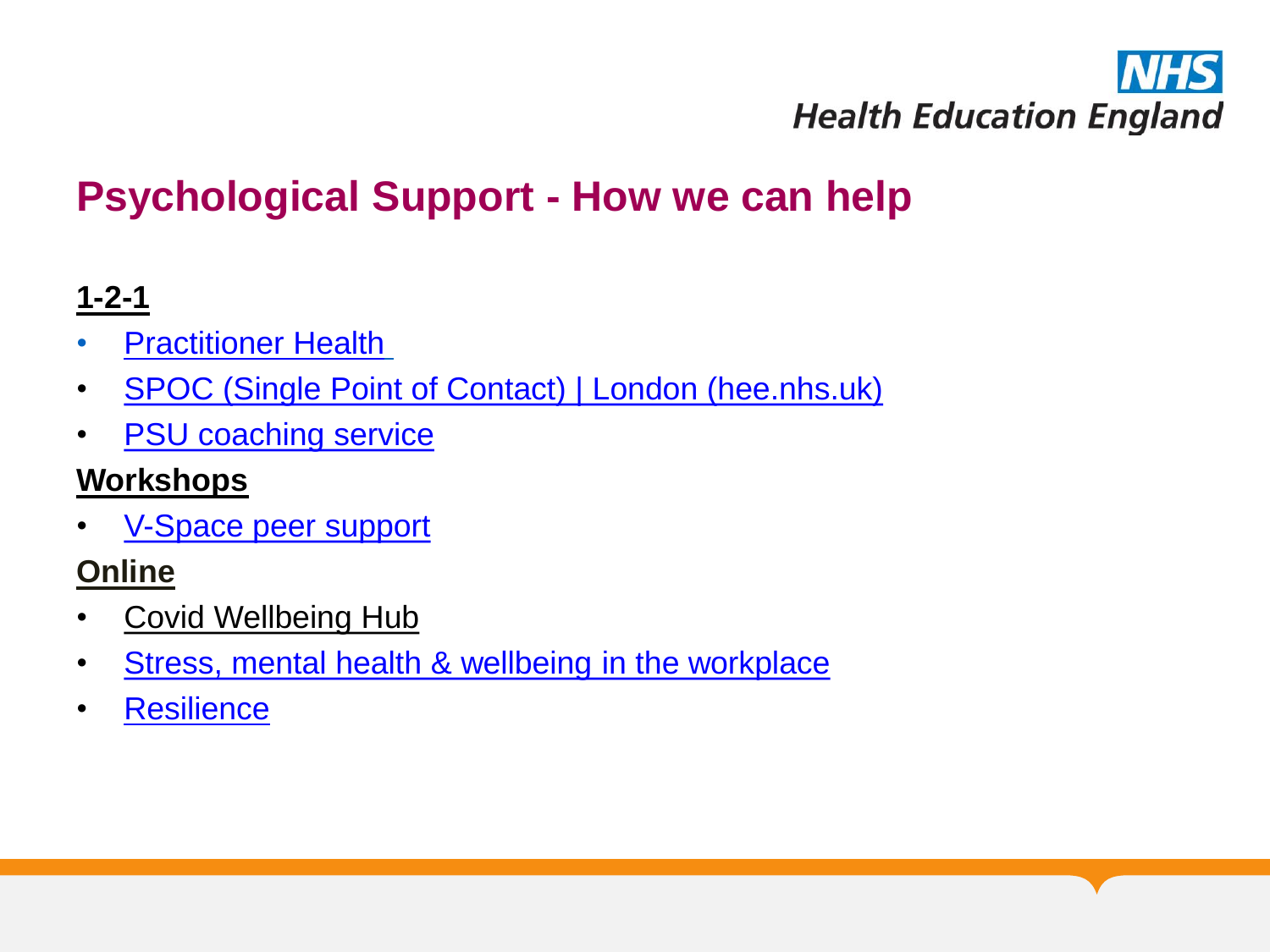

## **Career Planning & Leadership**

- Career choice
- Career Progression
- Portfolio working



Based on DOTS model (Law & Watts 1977, 1996 The Career Development Cycle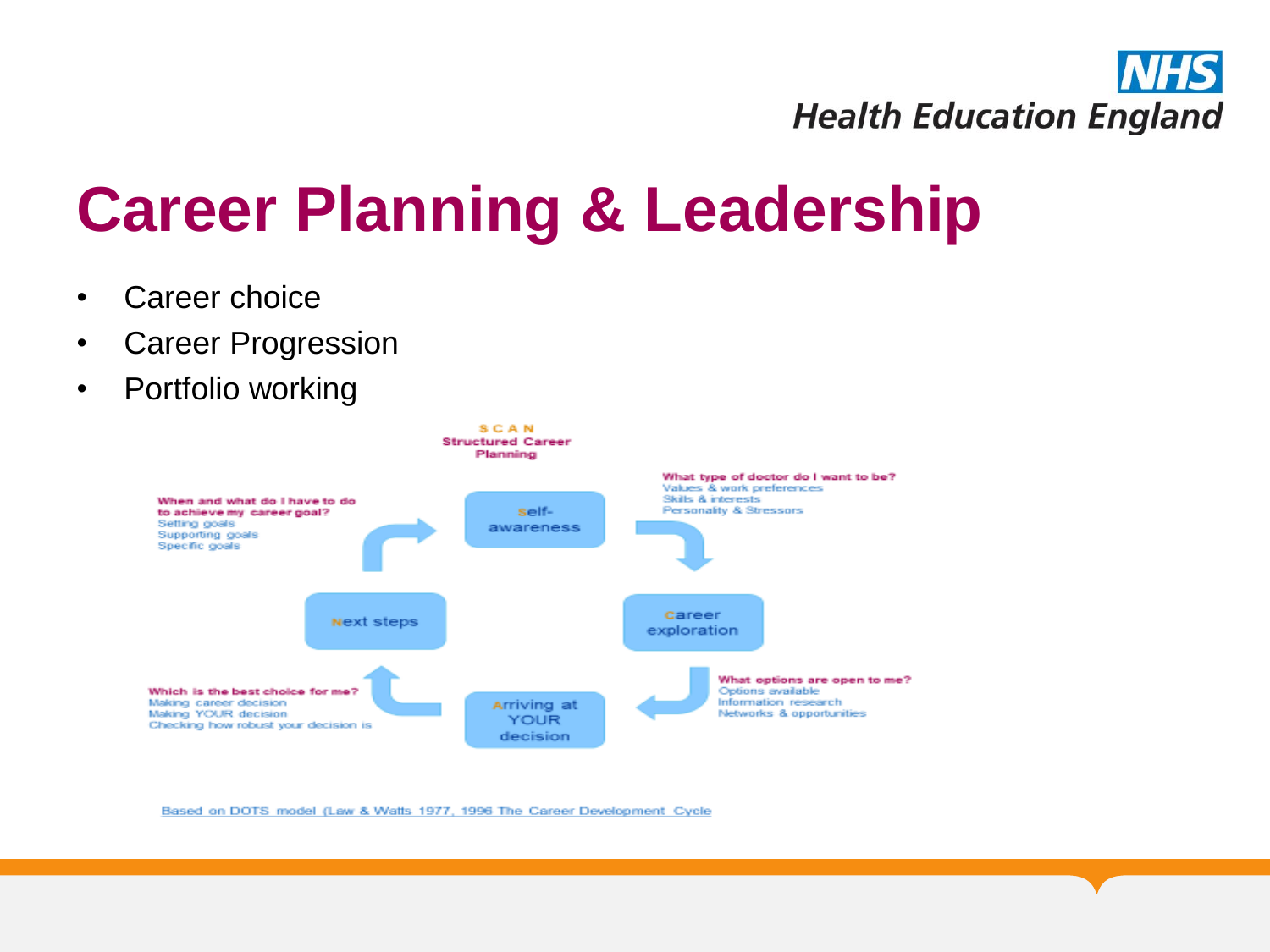

#### **Career Planning & Leadership-How we can help**

#### **Online**

- **[SCAN Career Planning Model & exercises](https://london.hee.nhs.uk/careers-unit)**
- [Preparing for Consultancy](https://london.hee.nhs.uk/careers-unit/doctors/preparation-consultancy)
- Networking for clinicians
- Portfolio Career Planning

#### **Workshops**

- Mentoring for senior registrars
- [Leading through education for excellent patient care](https://london.hee.nhs.uk/professional-development/courses-and-conferences)
- [The consultant Interview: preparing for success](https://london.hee.nhs.uk/professional-development/courses-and-conferences)
- [Open MIC \(Mock Interview Clinic\)](https://london.hee.nhs.uk/professional-development/professional-support-unit/courses-and-conferences)

#### **1-2-1**

**[Careers Appointments \(x3\)](https://london.hee.nhs.uk/professional-support-and-development/careers-unit/apply-careers-advicecontact-us/careers-application-form)**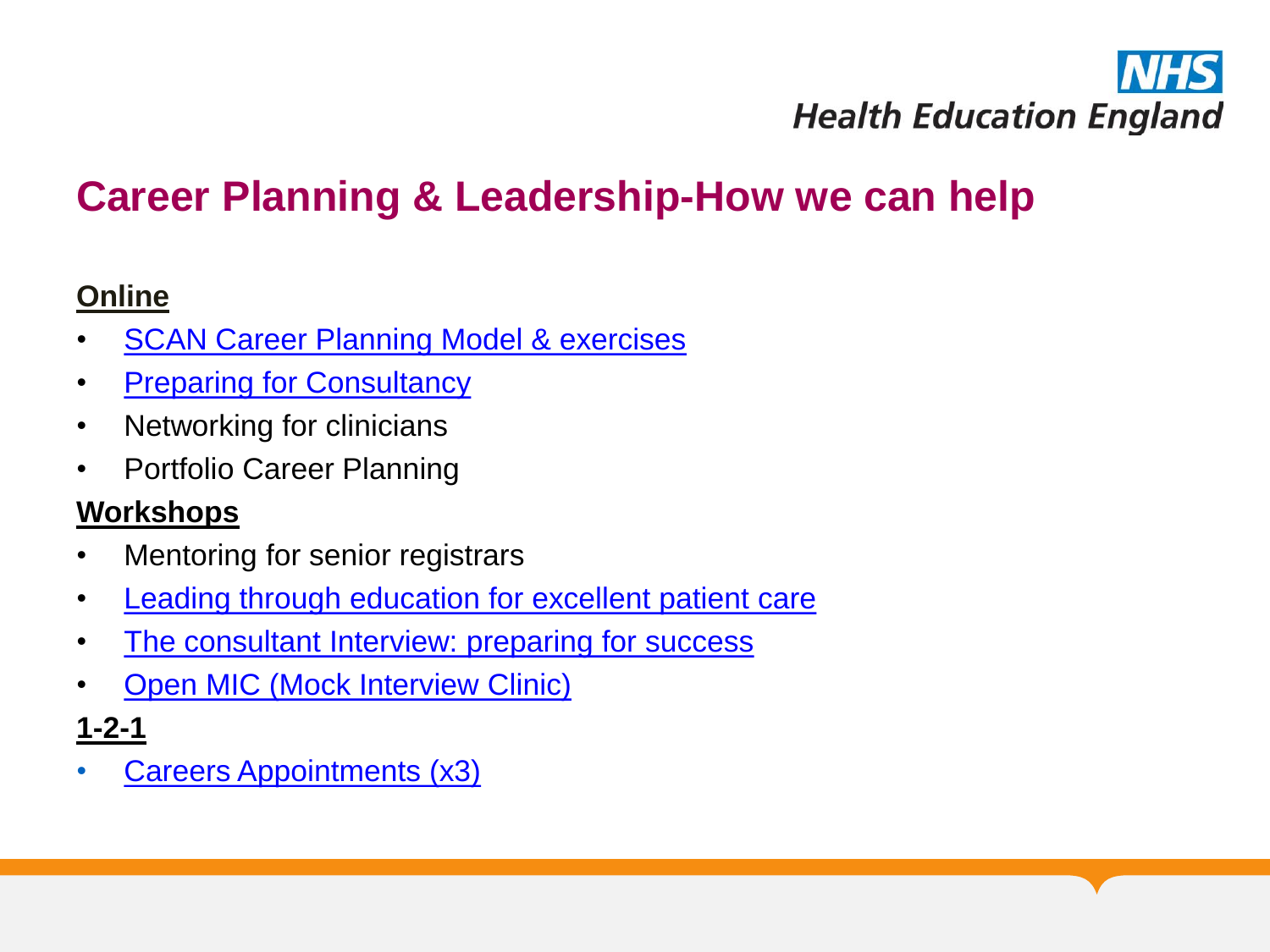https://portal.e-lfh.org.uk/LearningContent/Launch/725983

油

 $\Box$ 

X

### **Career planning models and** strategies: what works?

How did you make decisions about your career? What support would you have valued? What might you have done differently? These are some of the questions considered in this session. Here we introduce you to career decision making processes as well as a framework to support your work with junior colleagues.







**@NHS\_HealthEdEng** Home - elearning [for healthcare \(e-lfh.org.uk\)](https://www.e-lfh.org.uk/) [•NEW Educator Training Resources](https://portal.e-lfh.org.uk/MyElearning)

 $\Theta$ 

• 01 - [Supervision of Learners](https://portal.e-lfh.org.uk/MyElearning)

• Supporting Career Conversations for Educators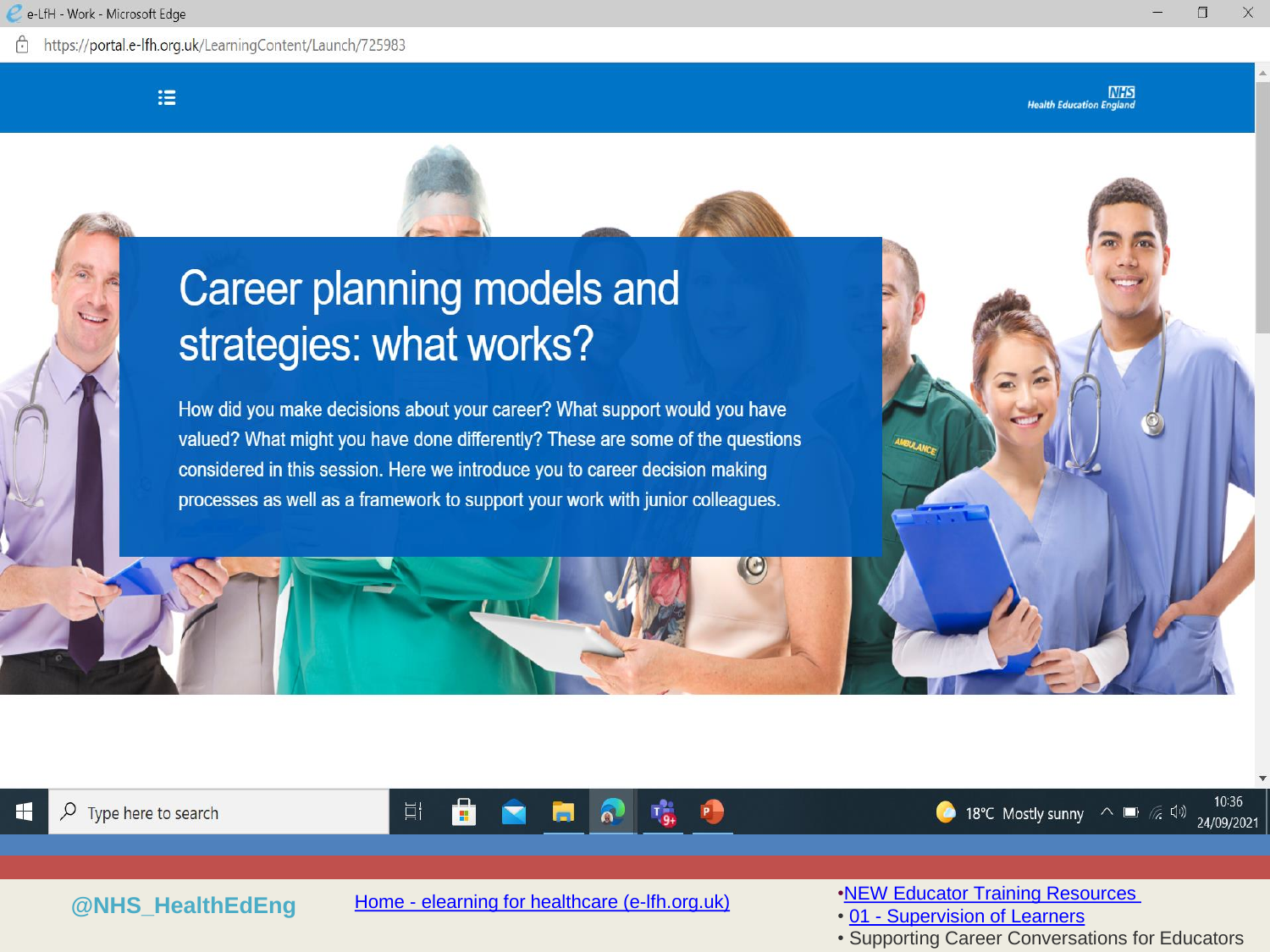

# **SuppoRTT overview**

- Trainees OOP for 3 months or longer
- Individualised training package from menu of options
- Structured and systematic process



**[SuppoRTT Animation](https://london.hee.nhs.uk/professional-development/supported-return-training)**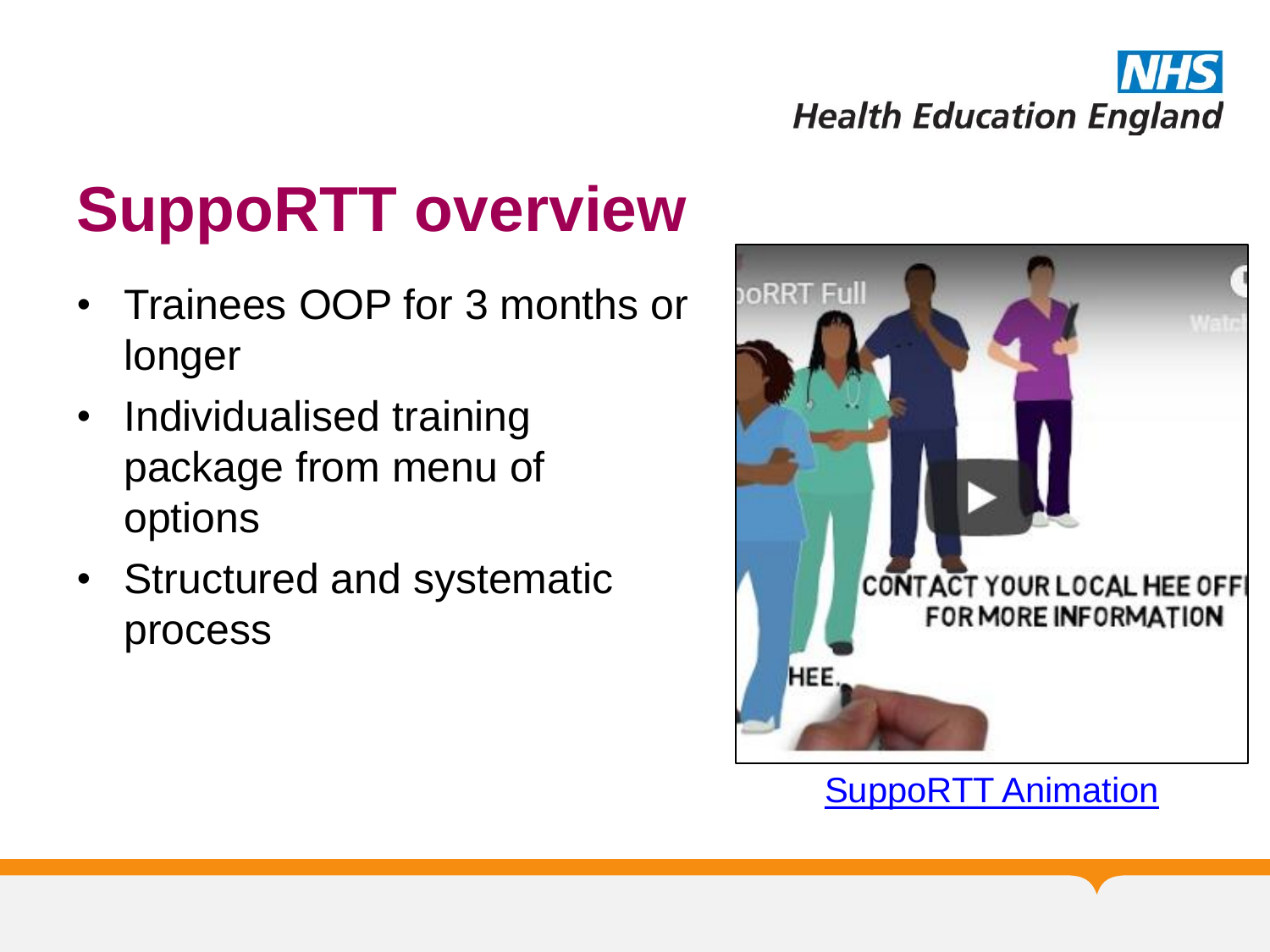

### **Differential Attainment**

- The gap between the attainment levels of different groups of doctors in recruitment, exam pass rates, and ARCP outcomes
- The PSU has created a "Differential Attainment Toolkit" for educators
- This includes: Understanding DA, Difficult Conversations, Exam Support, Language & Culture, Careers Coaching
- Lesson plans & PowerPoints on the PSU [DA Page](https://london.hee.nhs.uk/multiprofessional-faculty-development/differential-attainment)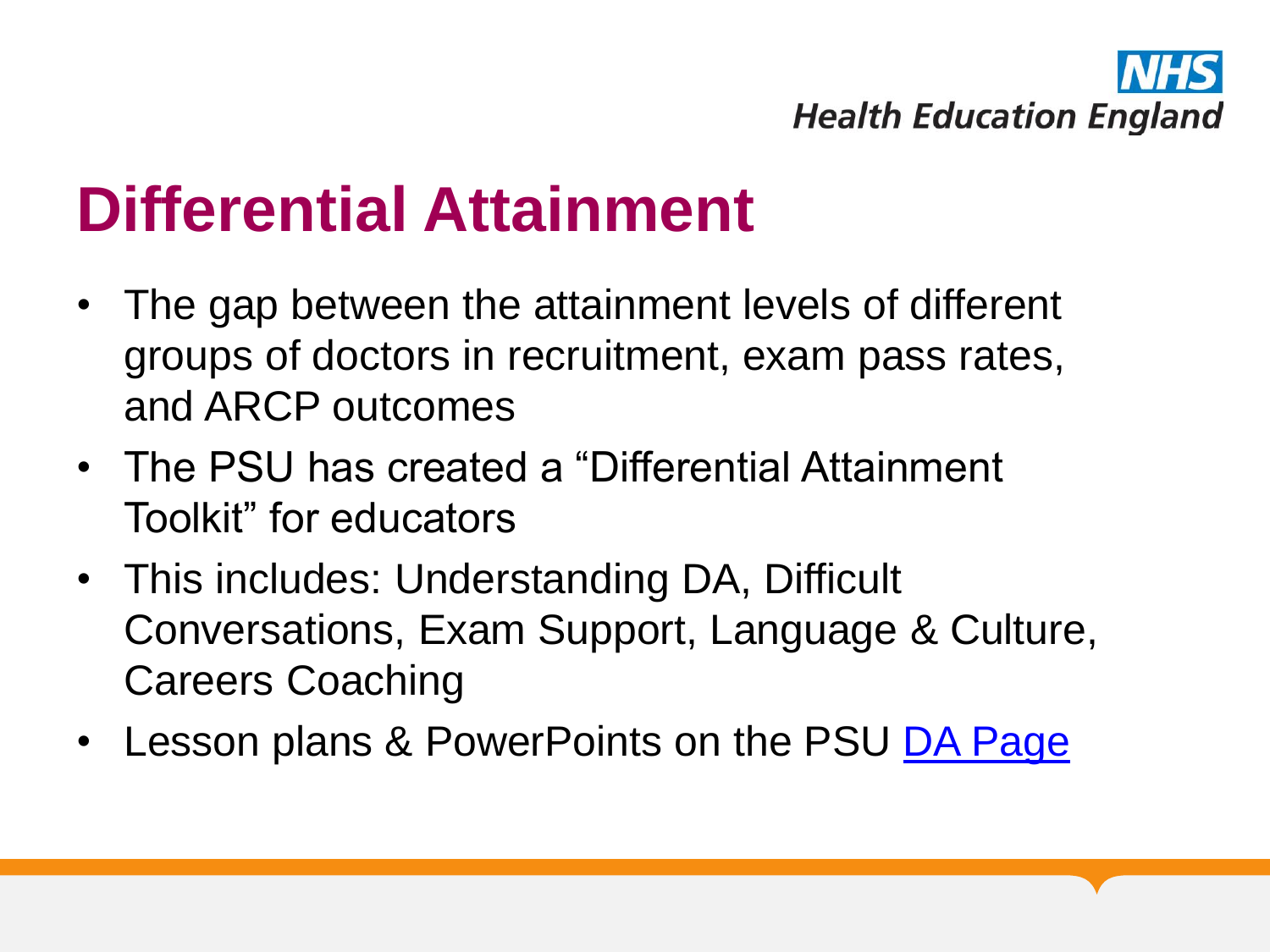### **Differential Attainment - How we can help Online**

- Differential Attainment toolkit
- [Induction package for IMGs](https://london.hee.nhs.uk/professional-development/professional-support-unit/e-learning-support-and-self-review-modules)

### **Workshops**

- [Enhancing consultation skills](https://london.hee.nhs.uk/professional-development/courses-and-conferences)
- [Developing English for Clinical practice](https://london.hee.nhs.uk/professional-development/courses-and-conferences)
- [Influence of culture and communication](https://london.hee.nhs.uk/professional-development/courses-and-conferences)

**[1-2-1](https://london.hee.nhs.uk/professional-development/professional-support-unit/courses-and-conferences)** [PSU Coaching](https://london.hee.nhs.uk/professional-development/coaching-service) **Health Education England**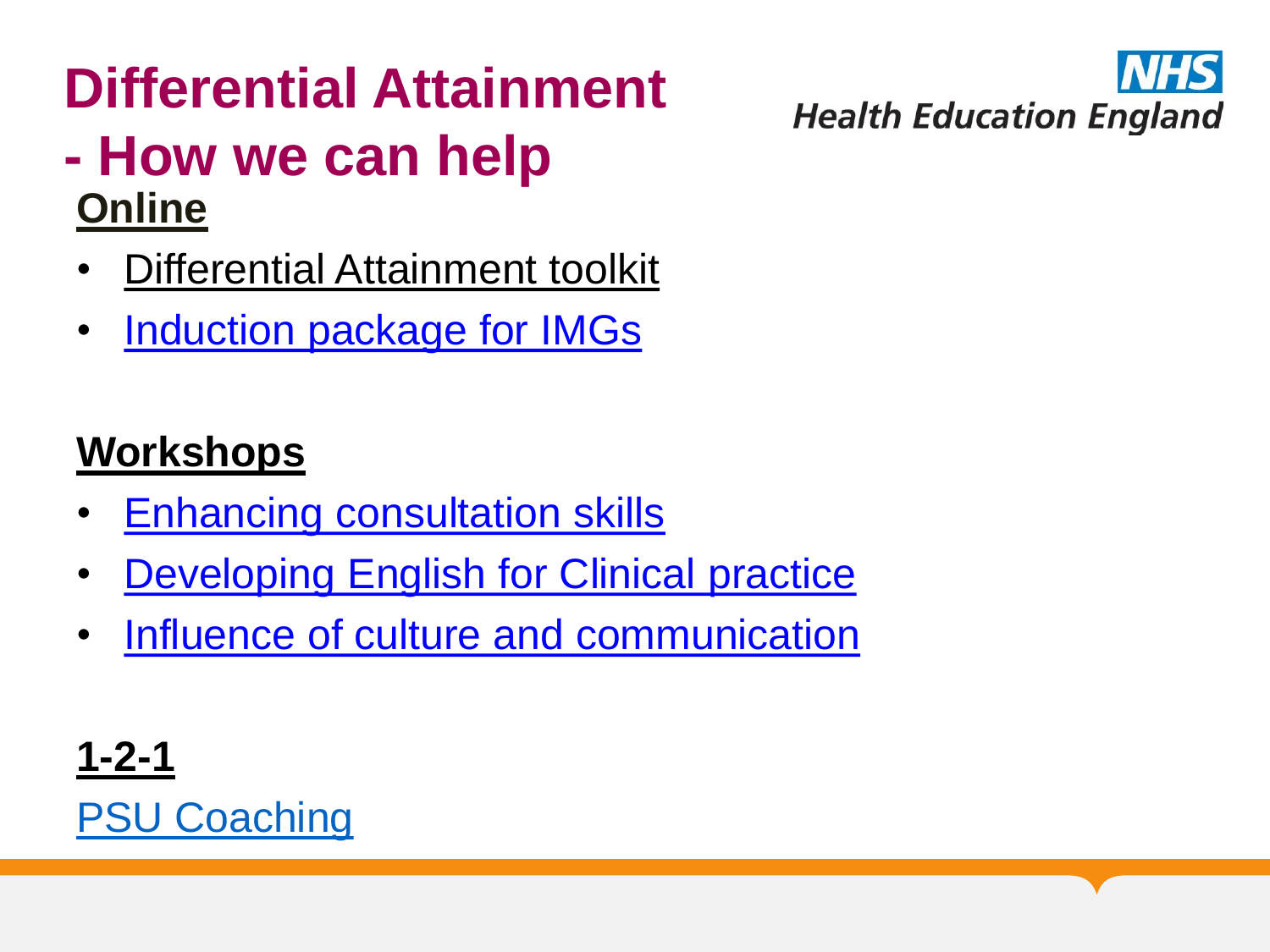# **Health Education England**

# **Case Study**

- ST3 Trainee
- Concerns about work performance in clinics absorbing and presenting information and formulating and following management plans to consultant
- Some difficulties with completing consultant plans for patients
- Difficulty with exams repeated attempts
- ES queried difficulty with processing information and signposted to PSU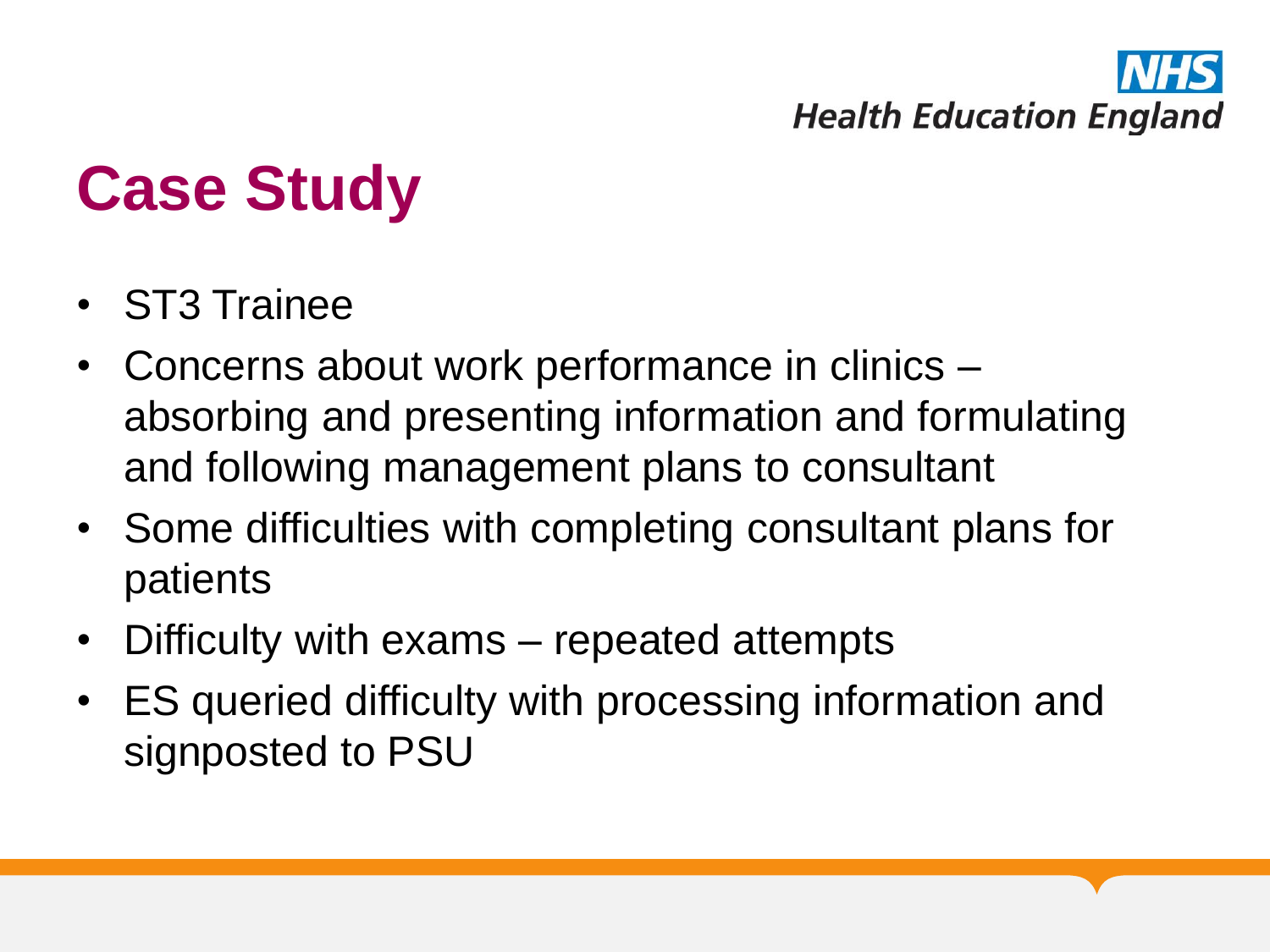

### **Further details at IST one-to-one**

- Traumatic experience with consultant in core training– felt bullied and was told at the end of attachment could never succeed in medicine
- Problems in ST3 re-opened previous trauma loss of confidence, symptoms of depression
- FH of dyslexia
- Difficulty reading and processing information quickly e.g. large volumes of clinic notes
- Difficulty reading/interpreting questions in exams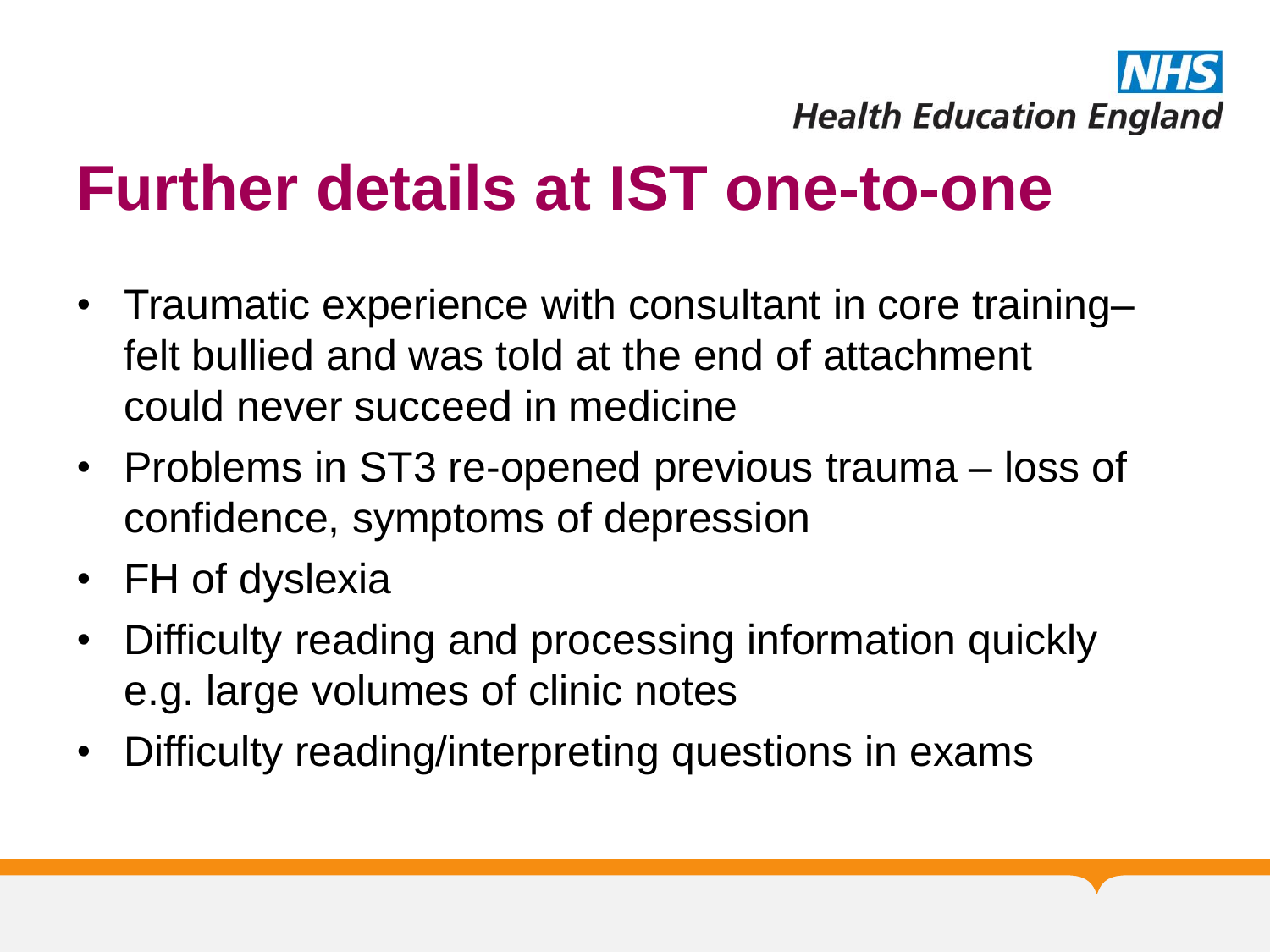

### **Dyslexia Assessment**

- Verbal Comprehension 99% high
- Perceptual Reasoning 61% average
- Working memory 50% average
- Processing speed 34% below average
- Rate of silent reading was only sixty percent of that expected.
- Does not assimilate and retain information efficiently through reading.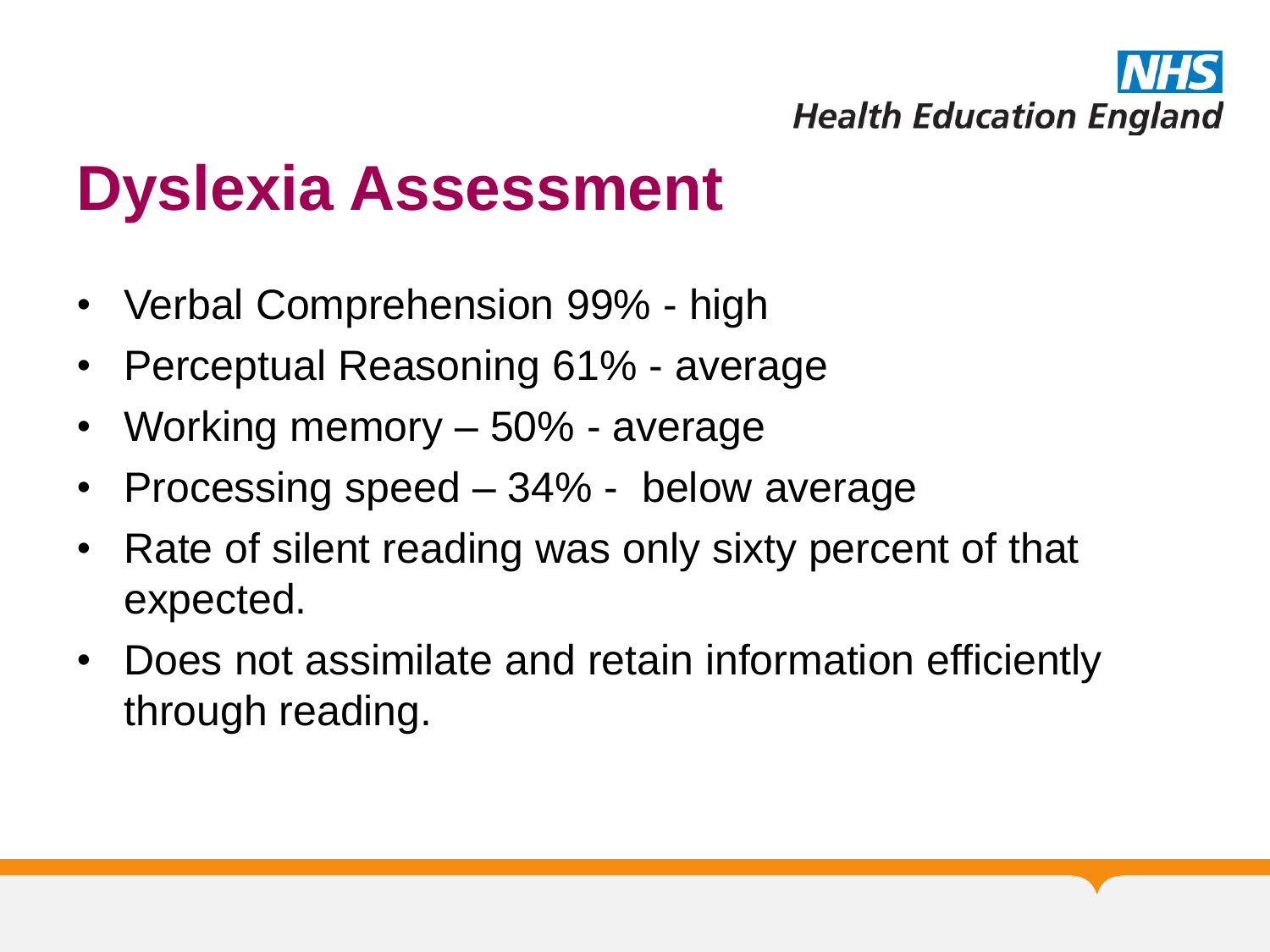

### **Support**

- Identifying the problem was very helpful
- Communication of findings with ES and TPD
- Depression lifted (did not access support from PHP)
- Adaptations made at work e.g. extra time before clinics, proforma for presentations, safety net for completing actions
- Specialist dyslexia coaching
- Post-pone exams to give more time for study
- Extra time for examinations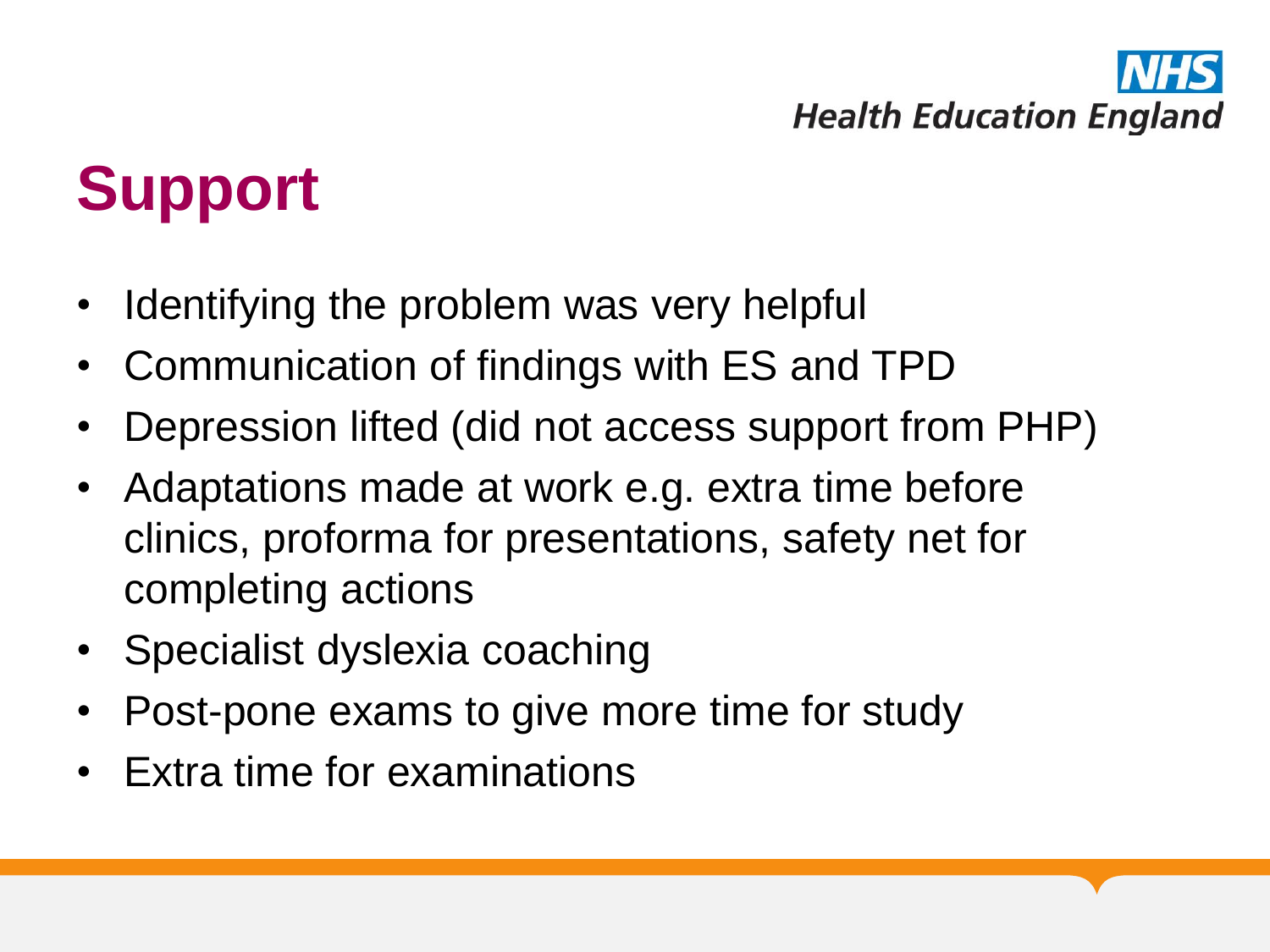

### **Questions?….**

**@NHS\_HealthEdEng**